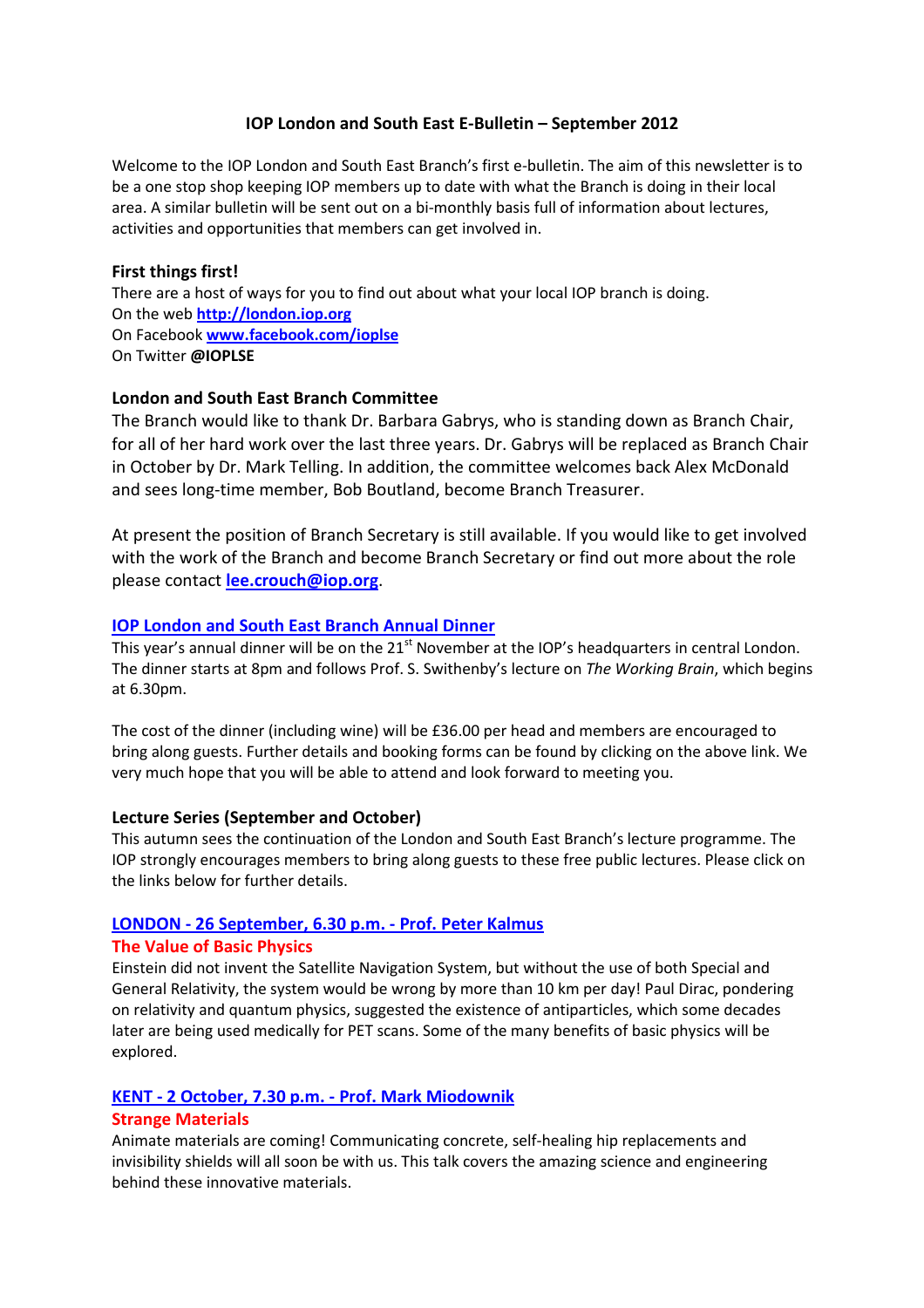### HERTS - 3 October, 7.00 p.m. - Prof. Alan Davies

#### Science in the Cinema

The special effects in today's blockbuster movies are so good that it can often be difficult to tell fact from fiction. Using a combination of film clips and the power of science, Prof. Davies will seek the truth about how accurate our favourite movies really are.

#### MILTON KEYNES - 9 October, 7.30 p.m. - Prof. Nick Braithwaite

#### Plasma – as Heard on TV

Most people know that plasmas produce light – the sun and plasma TVs being obvious examples. However, very few of us appreciate that plasma can also be used to produce sound. Aided by an audio demonstration, Prof. Braithwaite will trace the captivating history of plasma sound sources.

# LONDON - 17 October, 6.30 p.m. - Prof. Wade Allison

#### Radiation and Reason: a Fresh Look at the Effect of Radiation on Life

Since the Cold War, radiation has received a bad press. Building on the arguments in his recent book, Radiation and Reason, Prof. Allison will show that the fear surrounding this fascinating phenomenon is not backed up by the facts. www.radiationandreason.com.

# KENT - 23 October, 7.30 p.m. - Dr David S Berman

#### Theoretical Physics and String Theory

Theoretical physicists around the world dream of finding a unified theory of fundamental physics. In his talk, Dr Berman will review this goal and discuss how string theory might one day achieve this objective.

# LONDON - 31 October, 6.30 p.m. - Prof. Monica Grady

#### Astronomy by Microscope

Studying meteorites in the lab through a microscope can teach us about the formation of our solar system. In this lecture, Prof. Grady will describe how instruments designed to look at the very small can enhance our understanding of the stellar processes that have shaped the very big.

#### Information about future lectures can be found on the Branch website (http://london.iop.org), in future e-bulletins or in the Branch's 2012 autumn lecture programme leaflet.

#### New Webpage for Retired Members

A section of the London and South East Branch's webpage has now been dedicated to retired members (REMS). The webpage can be accessed through http://london.iop.org or by clicking on the link above.

On the page you will find details of a variety of trips and activities that are organised especially for retired members. If you would like to get involved please visit the site where you will find contact details for REMS' Secretary John Belling.

#### Institute of Physics' Public Engagement Grant Scheme 2013

The IOP actively encourages its members to communicate the exciting aspects and applications of physics to a wide audience.

Applications are now being invited for Round 1 of the 2013 public engagement grant scheme which is designed to give financial support of up to £1500 to individuals and organisations running physicsbased outreach activities during 2013.